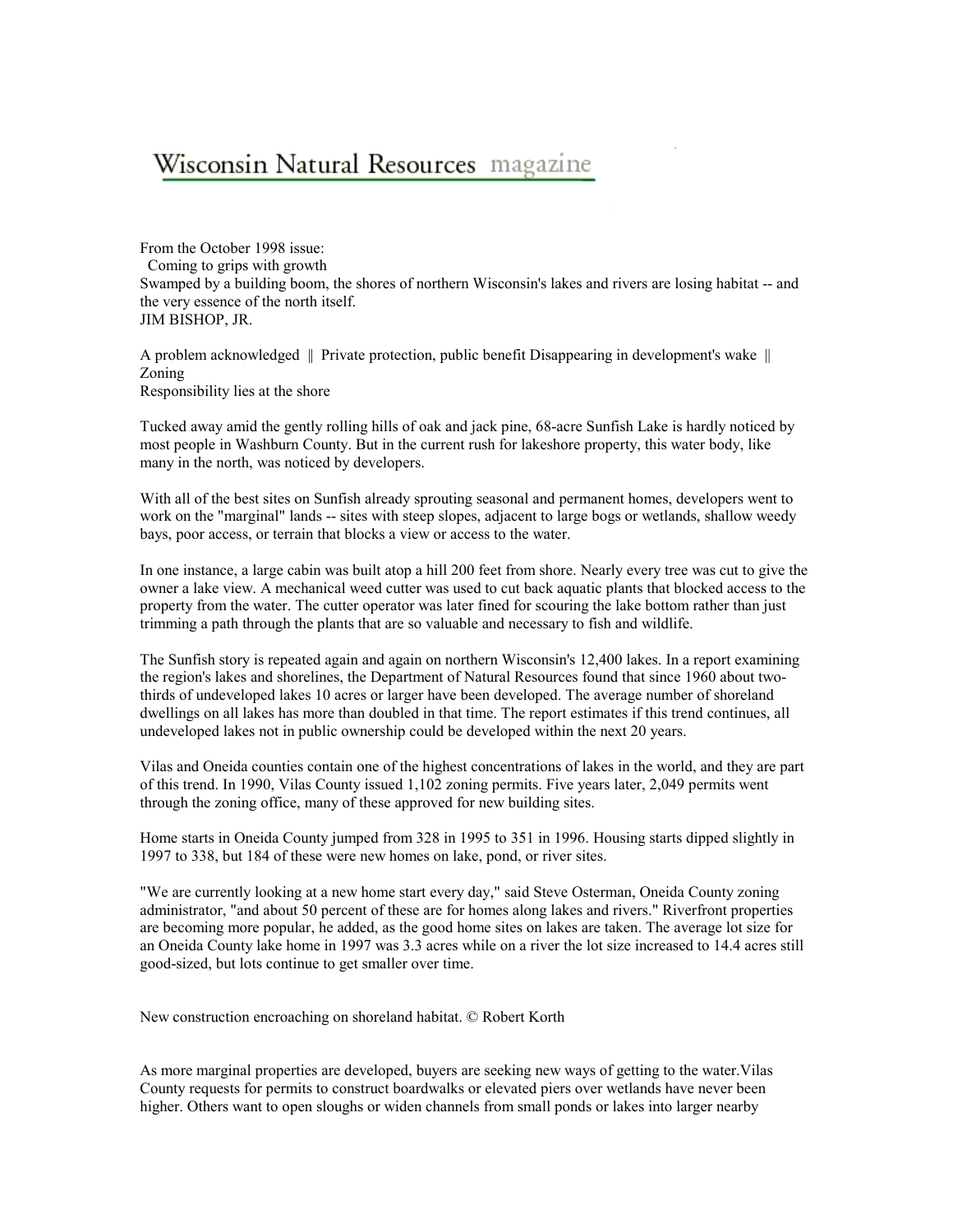waterways. And more requests to fill and alter wetlands are now coming into the zoning administrator's office.

Since even marginal lands are selling at a premium, property values have skyrocketed. In 1994, according to the Wisconsin Taxpayers Alliance, seven of 10 counties with the largest rise in property taxes were in southern Wisconsin. Two years later, all top ten counties with fastest rising rates were north of an east-west line through Green Bay.

## A problem acknowledged

The rising tide of development has not gone unnoticed by local citizens and government officials. Concern over the loss of upland green areas, loss of scenic beauty, damage to shore habitat for fish and wildlife, and degradation of water quality have prompted action from the grassroots to state government.

In 1993, DNR Secretary George Meyer started a Northern Initiative project to examine how the department's work affected northern Wisconsin. He asked both residents and visitors to identify the region's top resource issues. Three primary concerns emerged: the quickening pace of change in the north, and the impact of shoreline development, and the threat to the traditional lakes and forestry economy.

In addressing the shoreline issue, a special Northern Initiatives Team suggested four courses of action in its report, Northern Wisconsin's Lakes and Shorelands:

Expand public information and education efforts about the environmental, social and economic importance of lakes;

Target assistance to owners of ecologically, important undeveloped lakes and shorelands who are interested in voluntary conservation measures;

Provide technical and financial assistance to local municipalities, upon request, to develop and adopt enhanced shoreland zoning ordinances;

Assist local governments and private conservation organizations in acquiring ecologically-important lakes and shorelands.

The Department of Natural; Resources also studied the need to acquire ecologically significant lakefronts for public use. This past year Stewardship funds were used to purchase the Willow Flowage in Oneida County. A total of 8,720 acres of land and water will now be held in public trust for all generations. The northern boundary of this wild area also contains the state's largest wolf pack.

Large purchases such as this are the exception rather than the rule. It's often up to private individuals or groups to secure sensitive lake lands from the bulldozer's bite.

#### Private protection, public benefit

Loss of upland wildlife habitat concerned the Clark family, owners of land adjacent to Alabama Lake in Polk County. The lake's fishery is considered "limited" due to the occasional freeze out, and up until 1994 it had been largely overlooked by developers. But migrating birds, deer, coyotes and other wildlife used the lake and the surrounding shoreland, which contained eagle nests and heron rookeries. When Otter Point -- a 12-acre finger of wild land on the west shore -- was sold to a developer, the Clark family stepped in.

"Persistence paid off," said Chris Clark, who along with her husband and an anonymous donor bought easements that prevent development on Otter Point. She said the Polk County Board was ready to give the go-ahead to the developers when a friend came up with the \$40,000 to purchase the easements.

Since that time the Clarks have worked with neighboring landowners to set aside half of the land around the lake in conservation easements, with help from the Wisconsin Farmland Conservancy, Ducks Unlimited and Prairie Restoration.

If the lake is protected it will be one of the few remaining undeveloped waters in the area. With Minneapolis-St. Paul so near, land on lakes in Polk and Burnett counties is a desirable commodity.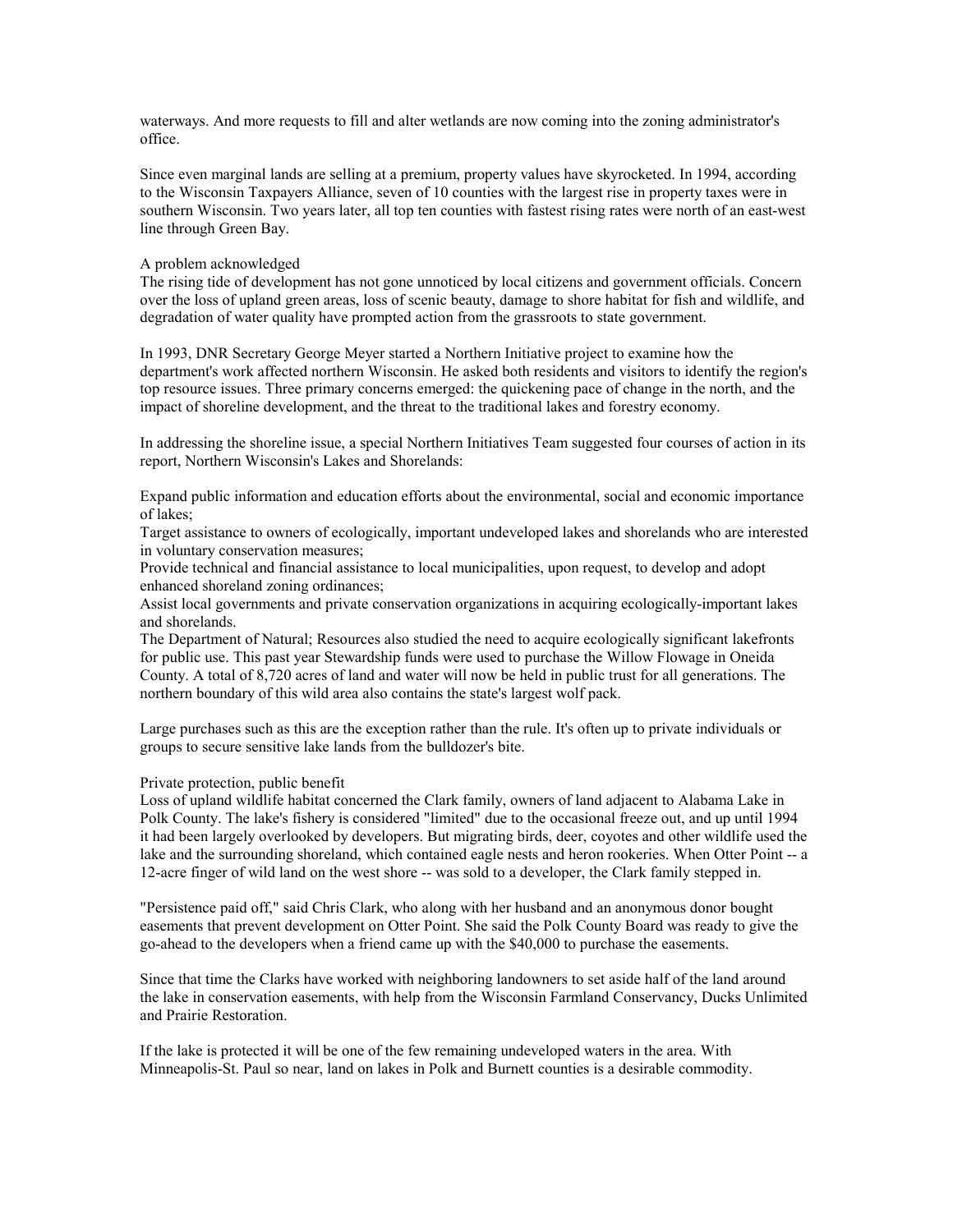"Many people are purchasing seasonal homes, changing them into permanent dwellings and commuting from the Twin Cities," said Bruce Swanson, a northern basin unit supervisor who has been with the Northern Initiatives program since its start. "The natural beauty that drew people to the area is being gobbled up and residents are demanding some type of slowdown."

Disappearing in development's wake

Part of what attracts people to a lake or river is lost when native plants and animals founder after development. A recent study by the Sigurd Olson Institute and the Department of Natural Resources documents the loss.

During the summer of 1997, researchers surveyed several dozen undeveloped and developed lakes in Vilas, Oneida, and Forest counties, measuring the relative abundance and variety of frogs, birds, plants, trees and animals. Researchers discovered the fishery was the real loser in the end.

"We found that on developed lakes, people are clearing away shoreline plants and aquatic vegetation vital to sustaining the food chain for fish," said department wildlife toxicologist Mike Meyer, one of the study's authors.

Frogs feel the pinch of lakeshore development. © Don Blegen

Shrubs covered 64 percent of the shoreline on undeveloped lakes and only 16 percent on developed lakes. So too, trees with leafy canopies covered 35 percent of the shoreland on undeveloped lakes versus 22 percent on developed lakes. The loss of aquatic plants and woody debris means spawning fish, juvenile fish and fry have less food; less overhead protection from big fish, birds, and other predators; and fewer territories suitable for nesting.

When studying frogs, researchers found that undeveloped lakes averaged one frog for every 126 feet of lakeshore, compared to one for every 220 feet on developed lakes and one frog for every 470 feet on very densely developed lakes. "It was unsettling to go from the din of a full chorus of frogs and toads on an undeveloped lake to a developed lake only two miles away that was absolutely silent," Meyer relates.

The research indicated the current Wisconsin Shoreland Zoning Program permits habitat to be altered intensely enough to change the bird communities associated with northern lakes. Grackles, blue jays, robins, and catbirds are replacing warblers, creepers and thrushes along northern shores.

### Zoning and other shoreland controls

Several steps could minimize shoreline damage. Better support for understaffed and underfunded county zoning offices would increase the enforcement of buffer zones. To better meet state goals to protect natural beauty, control erosion, reduce the flow of nutrients and sediments, and protect fish and aquatic life, the state could review the ambiguous language in regulations that allow vegetation cutting. New lakes protection programs, like the Oneida County Lake Classification System, address these issues, and other counties are similarly examining their zoning controls.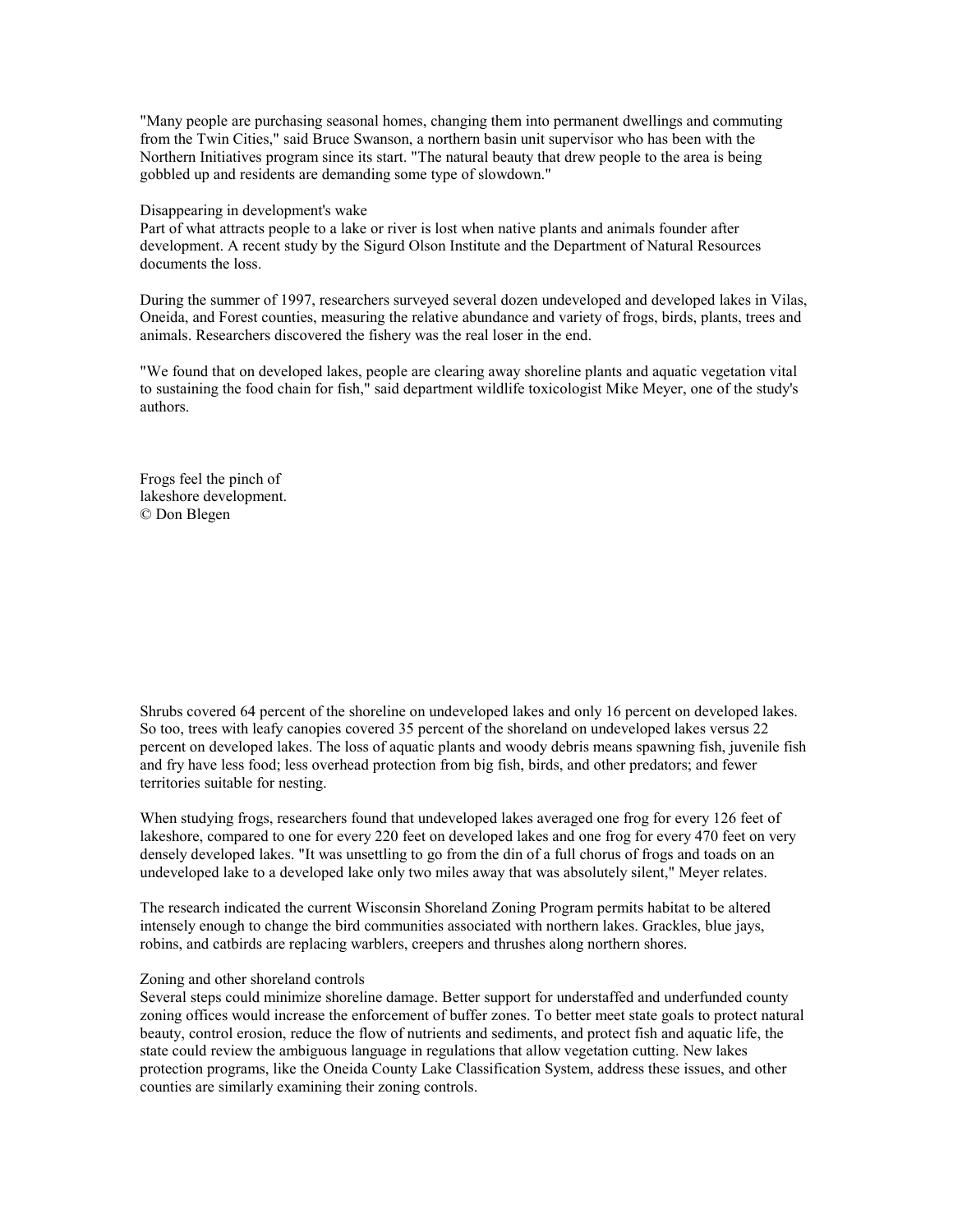The cottages keep on getting bigger every year. © Robert C. Bergstrom

In Iron County, development pressures prompted the county board to put a six-month moratorium halting construction and subdivision of lakefront property. That step provided time to develop better regulations. A new ordinance, passed by the board in February, covers lakefront property of less than 60 acres, and condominium development.

Washburn County is rewriting its shoreland zoning rules to protect the public interest and the water resources.

According to zoning administrator Craig Conroy, all the lakes in Washburn County are being evaluated and placed in three classes of potential development -- maximum, moderate and minimum -- based on their need for protection and existing development patterns. The county has 968 lakes of which 209 are larger than 10 acres.

The classification system recognizes that all lakes are not created equal. About two-thirds of the county's lakes are round, while the remainder are long or spider-shaped. Lakes with more shoreline and a smaller volume of water may have more homes -- and more water quality problems.

The classification system also weighs the value of scenery and aesthetics to property owners. Their top four concerns? Habitat protection, water quality, shoreline development, and fishing.

Under Washburn's new system, highly vulnerable lake resources are separated from those less vulnerable, or those with little to gain from changed land uses. The system takes into account a lake's surface area, type (whether seepage, spring or drainage), watershed area, shoreline development, and existing density of structures.

Currently most of the north's counties are in the process of reclassifying their lakes.

Oneida County is revamping its 25-year-old shoreline zoning ordinance. Since December 1996, a nineperson committee has met 50 times to discuss issues such as lot size, square footage, tree cutting, the ordinary high water mark, and inspections.

"Our emphasis is protecting the land," said Steve Osterman, county zoning administrator. "Our goal is to put rules in place to prevent shoreline degradation." But, as Oneida County discovered, some folks just don't know about local requirements to protect shorelines.

When Oneida County surveyed realtors and contractors, it discovered these people who manage property every day were unfamiliar with the county's Shoreland Protection Ordinance. Likewise, property owners correctly answered only 17 percent of the questions about local ordinances. More than 75 percent of these lake property owners had never previously owned lake frontage. The need for more education is clear.